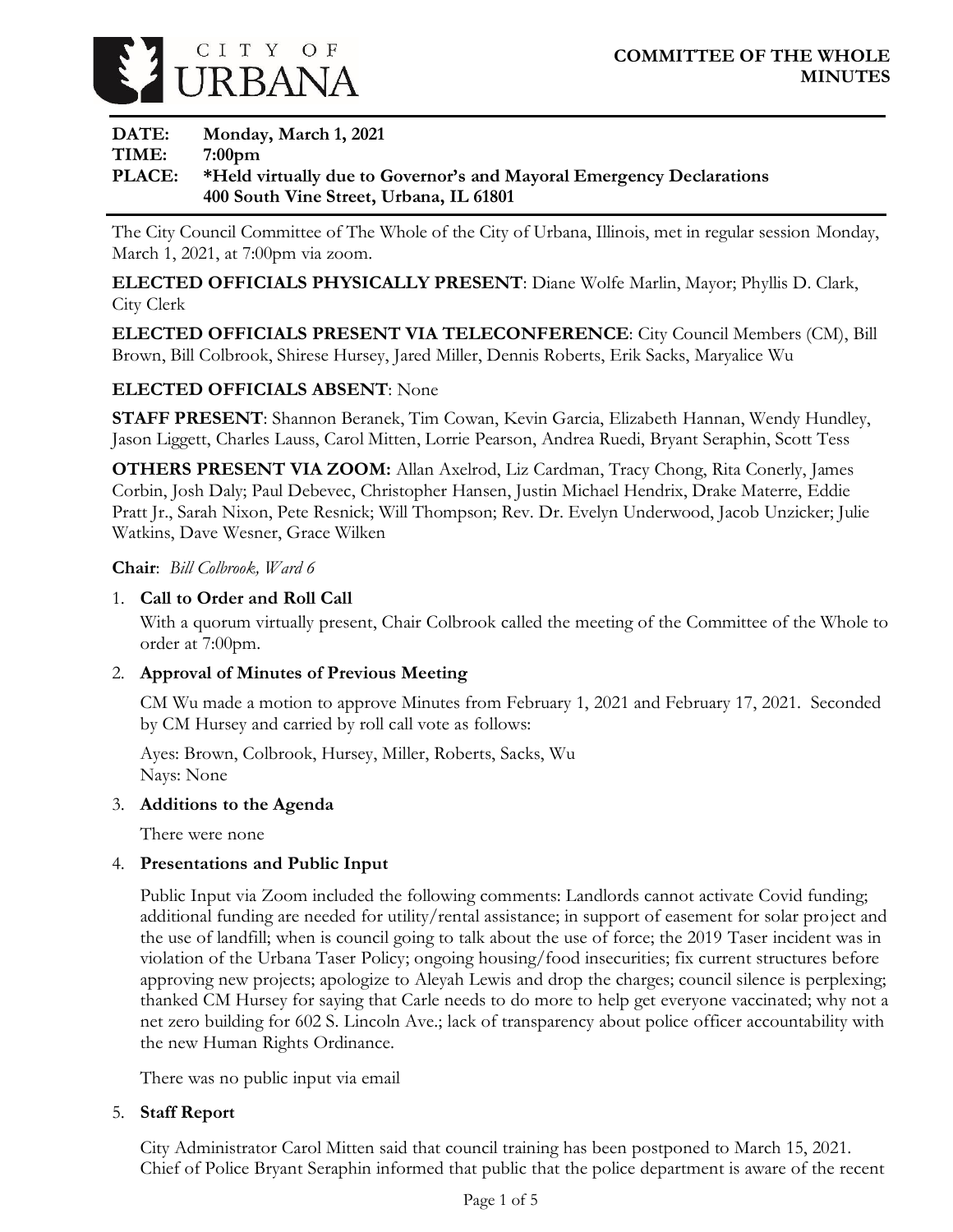vandalism and that it is working diligently to solve the case, encouraged the public to share videos with police.

Mayor Marlin reported about the Emergency Rental Assistance program coming from the U. S. Treasury of \$6.2M that will be administered by Regional Planning Commission. The program will assist with rental and past due utility bills.

6. **[Ordinance No. 2021-03-005](https://urbanaillinois.us/sites/default/files/attachments/Ordinances_2021-03-005_2021-03-006_and_2021-03-007_all.pdf)**: An Ordinance Approving an Amendment to a Solar Facility Ground Lease (Central)

Sustainability and resiliency coordinator Scott Tess presented the following items in omnibus fashion: Ordinance No. 2021-03-005; Ordinance No. 2021-03-006, and Ordinance No. 2021-03-007. He said these ordinances will allow for slight modification to the easement for the solar and utility company to install electrical equipment related to the development.

CM Miller made a motion to send Ordinance No. 2021-03-005 with recommendation for approval and to be placed on the consent agenda. CM Wu seconded and carried by roll call vote as follows:

Ayes: Brown, Colbrook, Hursey, Miller, Roberts, Sacks, Wu Nays: None

7. **[Ordinance No. 2021-03-006](https://urbanaillinois.us/sites/default/files/attachments/Ordinances_2021-03-005_2021-03-006_and_2021-03-007_all.pdf)**: An Ordinance Approving an Amendment to a Solar Facility Ground Lease (East)

CM Roberts made a motion to send Ordinance No. 2021-03-006 and Ordinance No. 2021-03-007 with recommendation for approval and to be placed on the consent agenda. CM Miller seconded and carried by roll call vote as follows:

Ayes: Brown, Colbrook, Hursey, Miller, Roberts, Sacks, Wu Nays: None

8. **[Ordinance No. 2021-03-007](https://urbanaillinois.us/sites/default/files/attachments/Ordinances_2021-03-005_2021-03-006_and_2021-03-007_all.pdf)**: An Ordinance Approving an Easement with Ameren Illinois

\*\*\*Voted in omnibus fashion under item 7\*\*\*\*

9. **[Resolution No. 2021-03-008R:](https://urbanaillinois.us/sites/default/files/attachments/Resolution_2021-03-008R_all.pdf)** A Resolution Authorizing a Federal Excess Equipment Cooperative Agreement with the Illinois Department of Natural Resources

Fire Chief Charles Lauss presented this resolution with the recommendation for approval. This agreement will give the City access to excess equipment from the U.S. Department of Agriculture (USDA). He explained the process and the logistics of the program and equipment maintenance.

After presentation, CM Roberts made a motion to send Resolution No. 2021-03-008R to council with recommendation for approval and to be placed on the consent agenda. CM Wu seconded and it carried by roll call as follows:

Ayes: Brown, Colbrook, Hursey, Miller, Roberts, Sacks, Wu Nays: None

10. **[Resolution No. 2021-03-009R](https://urbanaillinois.us/sites/default/files/attachments/Resolution_2021-03-009R_all.pdf)**: A Resolution for Improvement Under the Illinois Highway Code (State Motor Fuel Tax for Lincoln and Springfield Resurfacing Project)

Interim Public Works Director Tim Cowan presented this item with the recommendation for approval. He said that this project will be funded with State Motor Fuel Tax (SMFT). The amount allocated was not enough to cover the project cost and this resolution will allow for funds to be transferred from the FY 2021 SMFT Savannah Green Project. The second resolution was for resurfacing and sidewalk ramp reconstruction.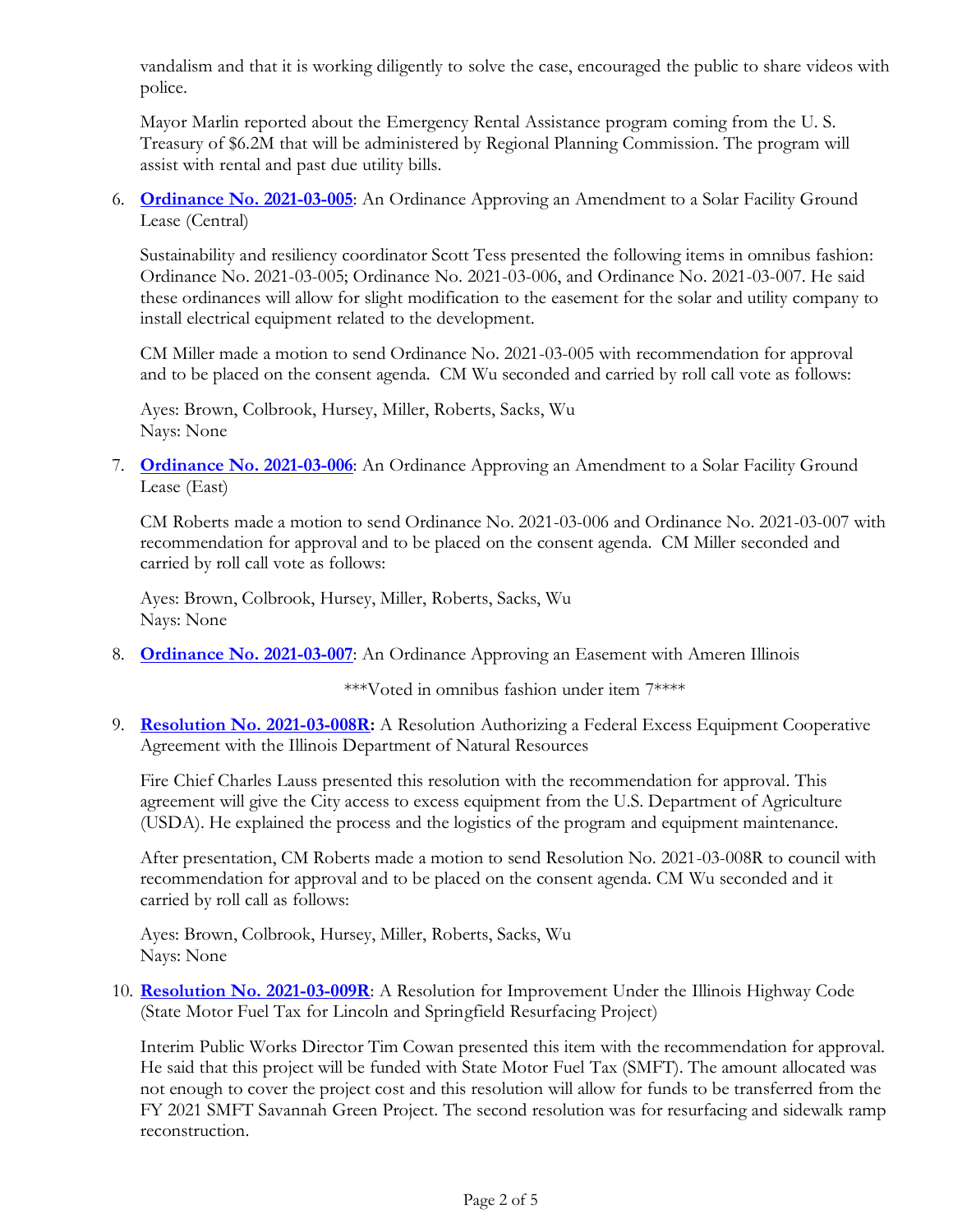CM Wu made a motion to send Resolution No. 2021-03-009R to council with recommendation for approval and to be placed on the consent agenda. CM Hursey seconded the motion in omnibus fashion by adding Resolution No. 2021-03-010R, CM Wu concurred with the change. After discussion and questions the motion carried by roll call vote as follows:

Ayes: Brown, Colbrook, Hursey, Miller, Roberts, Sacks, Wu Nays: None

11. **[Resolution No. 2021-03-010R](https://urbanaillinois.us/sites/default/files/attachments/Resolution_2021-03-010R_all.pdf)**: A Resolution for Improvement Under the Illinois Highway Code (State Motor Fuel Tax for Race Street Resurfacing Project)

\*\*\*Voted in omnibus fashion under item 10\*\*\*\*

12. **[Ordinance No. 2020-12-070](https://urbanaillinois.us/sites/default/files/attachments/Ordinances_2020-12-070_and_2020-12-071_PUD.pdf)**: An Ordinance Approving a Preliminary Development Plan for a Planned Unit Development (602 South Lincoln Avenue / CCH Development, LLC & CMH Development, LLC – Plan Case 2411-PUD-20) – *[12/07/2020; 01/25/2021]*

Community Development Principal Planner Kevin Garcia presented this ordinance with the recommendation for approval. He began his presentation by addressing all of the proposed changes from CM Sacks and Wu and the recommendation from the Design Review Board(DRB). Garcia said that the DRB approved the design with the following seven condition:

- $\rightarrow$  The proposed building and parking area are in general compliance with the site plans, elevation, and architectural renderings
- $\rightarrow$  Accept another masonry material that is on the Lincoln-Busey corridor design guidelines approved materials list as an alternate to the stone masonry
- $\rightarrow$  Accept natural wood lap siding, shake, or shingles as an alternate to the engineered wood siding
- $\rightarrow$  Allow for the reduction of the area of the parking lot in any way to preserve trees, taking into consideration a reduction in parking spaces
- $\rightarrow$  That the proposed permeable pavement become permeable pavers, and may be extended to other areas of the parking lot to increase stormwater management and tree preservation
- $\rightarrow$  Allow solar panels to be installed on the rooftops
- $\rightarrow$  Canopy trees shall be added to the landscape plan of a diversity of tree species, looking at the replacement value for trees being removed from the site, in coordination with the City Arborist

The applicant has revised their plans and committed to do the following:

- $\rightarrow$  Preserve all trees along Lincoln Avenue, and install new canopy trees on all three sides of the site;
- $\rightarrow$  Make all buildings solar ready, and to install solar panels if the State of Illinois enacts a new solar renewal energy credit program;
- $\rightarrow$  Install at least four electric vehicle charging stations and to make all parking spaces underneath the building to be Electric vehicle (EV) ready to ease the installation of future charging stations.
- $\rightarrow$  Make all building approximately 17 percent more energy efficient than it is currently required by the building code

After presentation from staff, extensive discussion followed regarding the quality of stone, aesthetic design, wood vs. engineered wood siding, permeable pavers, canopy tree vs. ornamental trees, and color scheme. Design and Developer team members Josh Daly, Jacob Unzicker, and Will Thompson addressed questions from the council about the character and facade of the building. They explained that the chosen stone will give the building character with a quasi craftsman look very Midwestern and fitting to Urbana. Discussion ensued.

At 9:46pm CM Colbrook relinquished the chair to CM Wu to join the conversation. He expressed his opinion and approval for the project and overall design.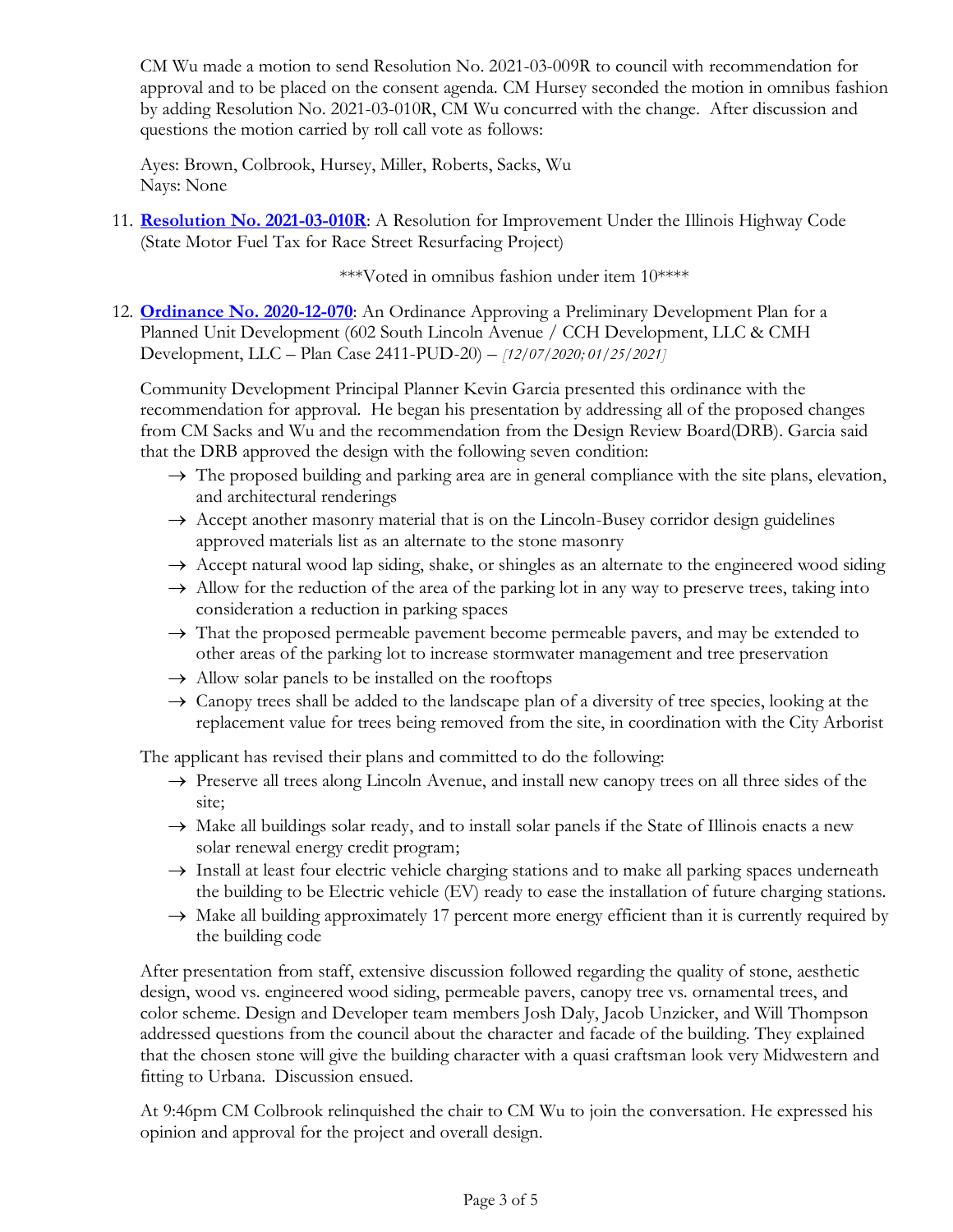CM Brown made a motion to send Ordinance No. 2020-12-070 and Ordinance No. 2020-12-071 to council with recommendation for approval. Seconded by CM Miller. Discussion ensued.

After discussion, the motion to approve Ordinance No. 2020-12-070 and 2020-12-071 failed by roll call vote as follows:

Ayes: Brown, Colbrook, Roberts Nays: Hursey, Miller, Sacks, Wu

CM Hursey move to keep Ordinance No. 2020-12-070 and Ordinance No. 2020-12-071 in committee for further consideration. Seconded by CM Wu. Discussion followed. After additional discussion the motion was amended to keep in committee to address the following:

- $\rightarrow$  Alternative to the stone design
- $\rightarrow$  Have the opportunity to look at the materials
- $\rightarrow$  Reach out to the community for feedback
- $\rightarrow$  Canopy trees instead of ornamental trees on the north side
- $\rightarrow$  More permeable pavers

Jacob Unzicker informed the committee that the developer did not wish to continue to another committee meeting. No further action was taken on this motion.

At 10:27pm CM Miller made a motion to extend the meeting to 11:00pm. Seconded by CM Wu and carried by roll call vote as follow:

Ayes: Brown, Colbrook, Hursey, Miller, Roberts, Sacks, Wu Nays: None

After developer's response and silent pause, CM Miller made a motion to send Ordinance No. 2020- 12-070 and Ordinance No. 2020-12-071 to council without recommendation for approval. Seconded by CM Roberts and carried by roll call as follows:

Ayes: Brown, Colbrook, Hursey, Miller, Roberts Nays: Sacks, Wu

13. **[Ordinance No. 2020-12-071](https://urbanaillinois.us/sites/default/files/attachments/Ordinances_2020-12-070_and_2020-12-071_PUD.pdf)**: An Ordinance Approving a Final Development Plan for a Planned Unit Development (602 South Lincoln Avenue / CCH Development, LLC & CMH Development, LLC – Plan Case 2412-PUD-20) – [1*2/07/2020; 01/25/2021]* 

\*\*\*Voted in omnibus fashion under item 12\*\*\*

14. **[Ordinance No](https://urbanaillinois.us/sites/default/files/attachments/Ordinance_2021-01-003_all_0.pdf)**. **2021-01-003**: An Ordinance Amending Urbana City Code Chapter 12 (Human Rights Ordinance – Applicability to the City of Urbana) – *[COW 01/19/2021; 02/17/2021]* 

City Administrator Carol Mitten presented this item, she consolidated all feedback received and highlighted the changes made to the ordinance.

CM Miller made a motion to send Ordinance No. 2021-01-003 to council with recommendation for approval. Discussion ensued. Pete Resnick was available to questions.

After discussion, CM Miller made a motion to add the following amendments: under section 12.22 (g) add the word publicly after shall; the Human Rights and Equity Officer and a representative of the commission shall make a presentation of the outcome to the city council. Seconded by CM Roberts and carried by roll call vote as follows:

Ayes: Brown, Colbrook, Hursey, Miller, Roberts, Sacks, Wu Nays: None